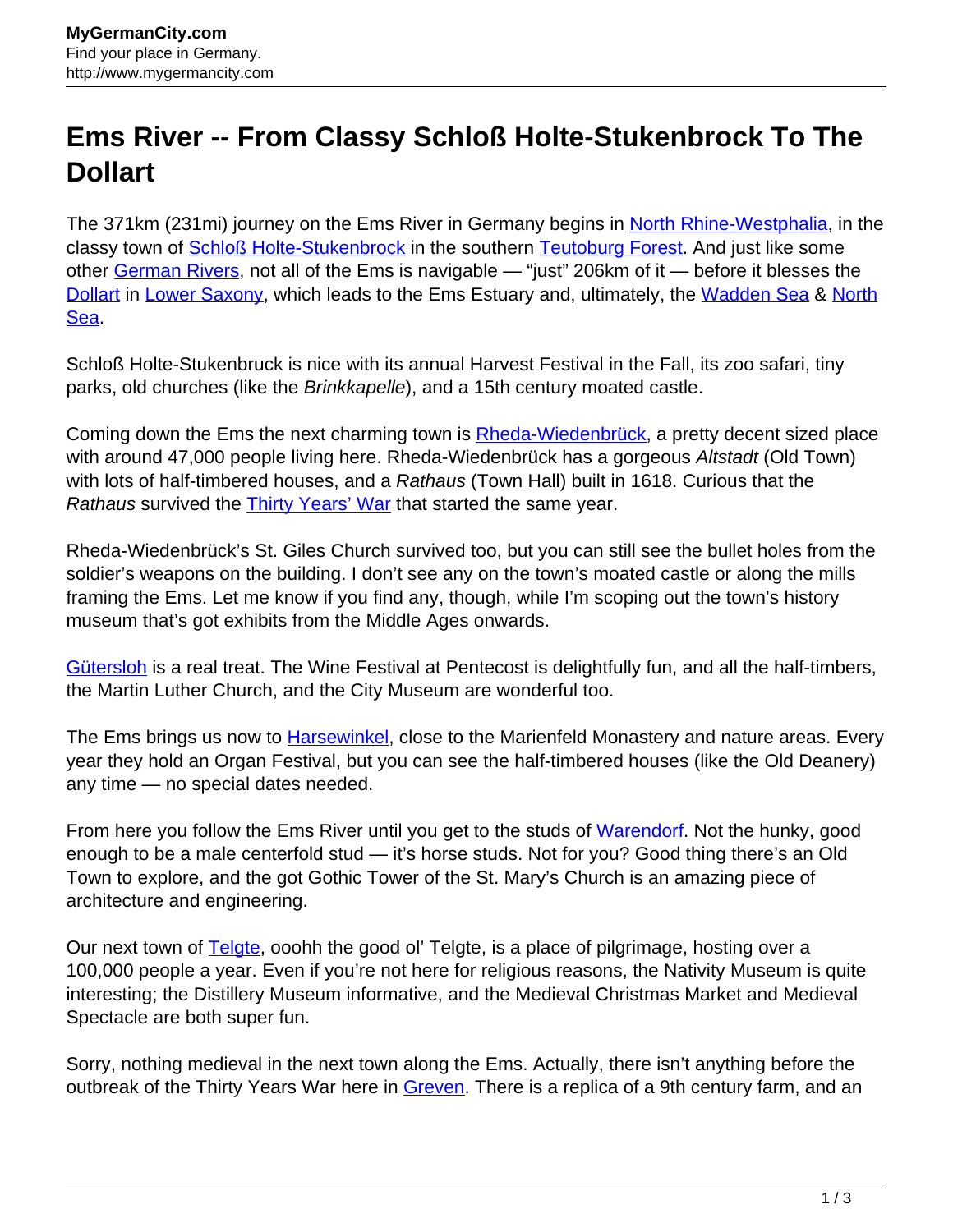outdoor theater (always nice to enjoy the classics under the stars).

**Emsdetten**, which is Greven's neighbor, is the fun-loving town on the Ems. Every year they hold a bunch of festivals, like the Street Carnival, the May Festival, the Autumn Fair, and the Emsdettener of September — a three day event on the last weekend of the month.

From the banks of the Ems I see the tower of St. Dionysius in [Rheine](http://www.mygermancity.com/rheine). A good place to stop, not only for its church, but to see the Monastery Bentlage, City Museum, Neolithic graves, and hear a little Low German being spoken.

As we're crossing into Lower Saxony around [Lingen,](http://www.mygermancity.com/lingen) motorboating along the Ems is downright restricted or only partially. It'll be this way until we get to [Meppen](http://www.mygermancity.com/meppen) — so canoe it at this point.

Lingen first though. The Ems runs right through Lingen's 12 districts, a land ruled over by [Germanic Tribes](http://www.mygermancity.com/germanic-tribes), the House of Orange, and the Prussians. Ohhh, the who's who of [German](http://www.mygermancity.com/german-history) [history!](http://www.mygermancity.com/german-history)

Forget that for now, Lingen's got half-timbers to see, and right outside the Town Hall is an ice skating rink (that's winter activity — so don't think it's gonna be there in August ;-). Warmer weather is for Lingen's Port Festival, or its Old Town Festival on the third weekend of September.

Whoo, we made it to Meppen — where the Ems River meets its largest tributary, the Hase River. This is one of the 12 tributaries (like the Große Aa, Leda, Bever, and Lutter) it meets along the way. Oh yeah, and the motorboating restriction is lifted. ;-)

Meppen is where the Ems meets the Route of Megalithic Culture (a scenic route that's all about prehistoric grave mounds & stuff). Not your thing? That's quite all right because you can visit the City Museum, the St. Vitus Church, the Old Port, the 19th century Koppelschleuse, the Town Hall from 1408, or party at the Medieval Market (early May), the Autumn Fair (October), or make new friends while drinking Glühwein (mulled wine) at the obligatory Christmas Market.

I like it here, thinkin' I'm gonna stay here for a while. So, you're on your own in [Papenburg](http://www.mygermancity.com/papenburg). Don't freak out... you'll be fine as you scope out all the windmills, the church of St. Anthony, and the town's landmark: the St. Michael's Tower.

You can leave the Ems along a number of channels that cross the river from here, but then you'd miss out on [Leer](http://www.mygermancity.com/leer) in [East Frisia.](http://www.mygermancity.com/east-frisia) Or, what about exploring the [German Fen Route](http://www.mygermancity.com/german-fen-route) on your way to Leer? It's easy as it runs right along the Ems here. :-)

The Samson House in Leer is great. Not only does it have an exhibit about East Frisian home decor, but a wine shop too. After that go to the Tea Museum, the crypt at what used to be a medieval church, and the pedestrian area filled with cute lil' shops and cafes. You'll be lucky if